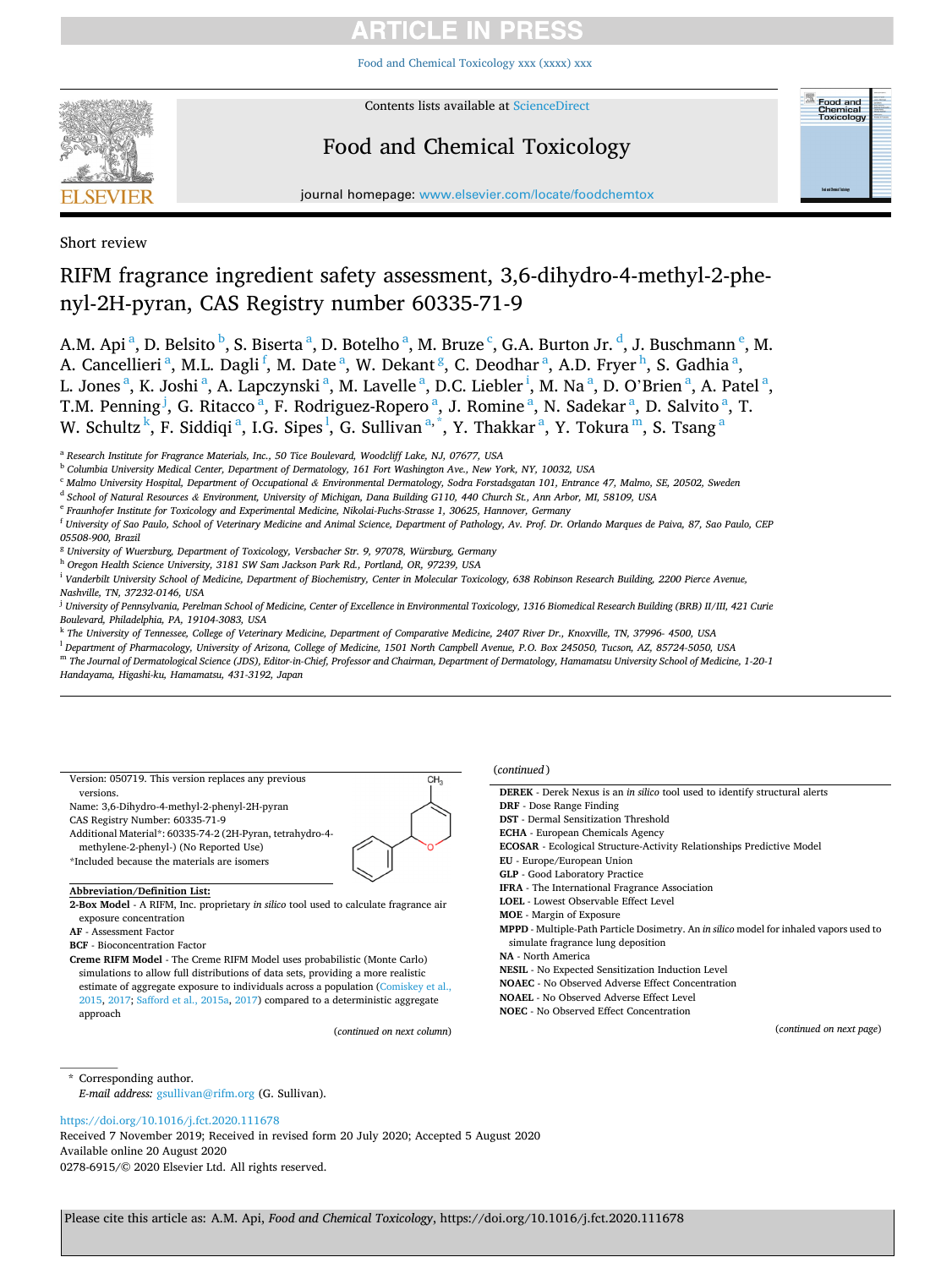# <span id="page-1-0"></span>*A.M. Api et al.*

# (*continued* )

#### **NOEL** - No Observed Effect Level

- **OECD**  Organisation for Economic Co-operation and Development
- **OECD TG**  Organisation for Economic Co-operation and Development Testing Guidelines
- **PBT**  Persistent, Bioaccumulative, and Toxic
- **PEC/PNEC**  Predicted Environmental Concentration/Predicted No Effect Concentration
- **Perfumery**  In this safety assessment, perfumery refers to fragrances made by a perfumer used in consumer products only. The exposures reported in the safety assessment include consumer product use, but do not include occupational exposures.
- **QRA**  Quantitative Risk Assessment
- **QSAR**  Quantitative Structure-Activity Relationship
- **REACH**  Registration, Evaluation, Authorisation, and Restriction of Chemicals **RfD** - Reference Dose
- **RIFM**  Research Institute for Fragrance Materials

### **RQ** - Risk Quotient

**Statistically Significant** - Statistically significant difference in reported results as compared to controls with a p *<* 0.05 using appropriate statistical test

**TTC** - Threshold of Toxicological Concern

**UV/Vis spectra** - Ultraviolet/Visible spectra

**VCF** - Volatile Compounds in Food

**VoU** - Volume of Use

**vPvB** - (very) Persistent, (very) Bioaccumulative

**WoE** - Weight of Evidence

**The Expert Panel for Fragrance Safety\* concludes that this material is safe as described in this safety assessment.** 

- This safety assessment is based on the RIFM Criteria Document [\(Api, 2015](#page-7-0)), which should be referred to for clarifications.
- Each endpoint discussed in this safety assessment includes the relevant data that were available at the time of writing (version number in the top box is indicative of the date of approval based on a 2-digit month/day/year), both in the RIFM Database (consisting of publicly available and proprietary data) and through publicly available information sources (e.g., SciFinder and PubMed). Studies selected for this safety assessment were based on appropriate test criteria, such as acceptable guidelines, sample size, study duration, route of exposure, relevant animal species, most relevant testing endpoints, etc. A key study for each endpoint was selected based on the most conservative endpoint value (e.g., PNEC, NOAEL, LOEL, and NESIL).
- \*[The Expert Panel for Fragrance Safety](http://fragrancesafetypanel.org/) is an independent body that selects its own members and establishes its own operating procedures. The Expert Panel is comprised of internationally known scientists that provide RIFM with guidance relevant to human health and environmental protection.

#### **Summary: The existing information supports the use of this material as described in this safety assessment.**

3,6-Dihydro-4-methyl-2-phenyl-2H-pyran was evaluated for genotoxicity, repeated dose toxicity, reproductive toxicity, local respiratory toxicity, phototoxicity/ photoallergenicity, skin sensitization, and environmental safety. Data show that 3,6 dihydro-4-methyl-2-phenyl-2H-pyran is not genotoxic. The repeated dose, reproductive, and local respiratory toxicity endpoints were evaluated using the threshold of toxicological concern (TTC) for a Cramer Class III material, and the exposure to 3,6-dihydro-4-methyl-2-phenyl-2H-pyran is below the TTC (0.0015 mg/kg/day, 0.0015 mg/kg/day, and 0.47 mg/day, respectively). The skin sensitization endpoint was completed using the dermal sensitization threshold (DST) for non-reactive materials (900  $\mu$ g/cm<sup>2</sup>); exposure is below the DST. The phototoxicity/photoallergenicity endpoints were evaluated based on ultraviolet (UV) spectra; 3,6-dihydro-4-methyl-2-phenyl-2H-pyran is not expected to be phototoxic/photoallergenic. The environmental endpoints were evaluated; 3,6 dihydro-4-methyl-2-phenyl-2H-pyran was found not to be persistent, bioaccumulative, and toxic (PBT) as per the International Fragrance Association (IFRA) Environmental Standards, and its risk quotients, based on its current volume of use in Europe and North America (i.e., Predicted Environmental Concentration/ Predicted No Effect Concentration [PEC/PNEC]), are *<*1.

# **Human Health Safety Assessment**

#### Genotoxicity: Not genotoxic. [\(RIFM, 1981b](#page-7-0); RIFM, [2017a](#page-8-0))

**Repeated Dose Toxicity:** No NOAEL available. Exposure is below the TTC. **Reproductive Toxicity:** No NOAEL available. Exposure is below the TTC. **Skin Sensitization:** No safety concerns at current, declared use levels; the exposure is below the DST.

| Phototoxicity/Photoallergenicity: Not expected to be | (UV Spectra; RIFM |
|------------------------------------------------------|-------------------|
| phototoxic/photoallergenic.                          | Database)         |
|                                                      |                   |

**Local Respiratory Toxicity:** No NOAEC available. Exposure is below the TTC.

(*continued on next column*)

#### (*continued* )

| <b>Environmental Safety Assessment</b>                                 |                                     |
|------------------------------------------------------------------------|-------------------------------------|
| <b>Hazard Assessment:</b>                                              |                                     |
| Persistence:                                                           |                                     |
| Critical Measured Value: 23.9% (OECD 301B) for CAS                     | <b>RIFM (1993)</b>                  |
| $#60335-71-9$                                                          |                                     |
| Bioaccumulation:                                                       |                                     |
| Screening-level: 80.67 L/kg                                            | (EPI Suite v4.11; US<br>EPA, 2012a) |
| Ecotoxicity:                                                           |                                     |
| Screening-level: 96-h Fish LC50: 0.803 mg/L                            | (ECOSAR; US EPA,                    |
|                                                                        | 2012b)                              |
| <b>Conclusion:</b> Not PBT or vPvB as per IFRA Environmental Standards |                                     |
| <b>Risk Assessment:</b>                                                |                                     |
| Screening-level: PEC/PNEC (North America and                           | (RIFM Framework;                    |
| $Europe$ ) > 1                                                         | Salvito, 2002)                      |
| Critical Ecotoxicity Endpoint: 96-h Fish LC50: 0.803                   | (ECOSAR; US EPA,                    |
| mg/L                                                                   | 2012b)                              |
|                                                                        |                                     |

**RIFM PNEC is:** 0.0803 μg/L

• Revised PEC/PNECs (2015 IFRA VoU): North America and Europe *<*1

# **1. Identification**

| Chemical Name: 3,6-Dihydro-4-methyl-   | Chemical Name: 2H-Pyran, tetrahydro-                 |
|----------------------------------------|------------------------------------------------------|
| 2-phenyl-2H-pyran                      | 4-methylene-2-phenyl-                                |
| CAS Registry Number: 60335-71-9        | CAS Registry Number: 60335-74-2                      |
| Synonyms: Rosyrane; 2-phenyl-4-        | <b>Synonyms: Rosyrane Super</b>                      |
| methyl dihydropyran; PMDHP; 4-         |                                                      |
| Methyl-2-phenyl-3,6-dihydro-2H-        |                                                      |
| pyran; 2H-Pyran, 3,6-dihydro-4-        |                                                      |
| methyl-2-phenyl-; Rosyrane super; 3,6- |                                                      |
| Dihydro-4-methyl-2-phenyl-2H-pyran     |                                                      |
| Molecular Formula: CoH4O               | Molecular Formula: C <sub>12</sub> H <sub>14</sub> O |
| Molecular Weight: 174.24               | Molecular Weight: 174.24                             |
| RIFM Number: 6579                      | RIFM Number: 6579                                    |
| Stereochemistry: Isomer not specified. | Stereochemistry: Isomer not specified.               |
| One stereocenter present and 2         | One stereocenter present and 2                       |
| stereoisomers possible.                | stereoisomers possible.                              |

### **2. Physical data**

| $CAS \# 60335-71-9$                                                                                                                                          | $CAS \# 60335-74-2$                                                                |
|--------------------------------------------------------------------------------------------------------------------------------------------------------------|------------------------------------------------------------------------------------|
| <b>Boiling Point:</b> 260.81 °C (EPI Suite), 256 $\pm$<br>1 °C (529 $\pm$ 1 K) at 100.5 kPa (RIFM,<br>2014a                                                  | <b>Boiling Point:</b> $256 \pm 1$ °C (529 $\pm$ 1<br>K) at 100.5 kPa (RIFM, 2014a) |
| <b>Flash Point:</b> $>93$ °C (Globally Harmonized<br>System)                                                                                                 | <b>Flash Point:</b> $106 \pm 2$ °C (RIFM,<br>2014a                                 |
| Log $K_{OW}$ : 3.1 and 3.3 (RIFM, 2013), 3.39<br>(EPI Suite)                                                                                                 | Log Kow: Not Available                                                             |
| Melting Point: 32.06 °C (EPI Suite), less<br>than $-20$ °C (<253 K) (RIFM, 2014a)                                                                            | <b>Melting Point:</b> less than $-20$ °C<br>$(<253 K)$ (RIFM, 2014a)               |
| Water Solubility: 74.09 mg/L (EPI Suite)                                                                                                                     | Water Solubility: $0.195$ g/L at $20.0$<br>$\pm$ 0.5 °C (RIFM, 2014a)              |
| Specific Gravity: Not Available                                                                                                                              | Specific Gravity: Not Available                                                    |
| Vapor Pressure: $0.0075$ mm Hg @ 20 °C<br>(EPI Suite v4.0), 0.0132 mm Hg @ 25 °C<br>(EPI Suite)                                                              | Vapor Pressure: 4.8 Pa at 25 °C<br>(RIFM, 2014b)                                   |
| UV Spectra: No significant absorbance<br>between 290 and 700 nm; molar<br>absorption coefficient is below the<br>benchmark $(1000 L \cdot mol-1 \cdot cm-1)$ | UV Spectra: Not Available                                                          |
| Appearance/Organoleptic: Not Available                                                                                                                       | Appearance/Organoleptic: Not<br>Available                                          |

# **3. Volume of use (worldwide band)**

1. 10–100 metric tons per year [\(IFRA, 2015](#page-7-0))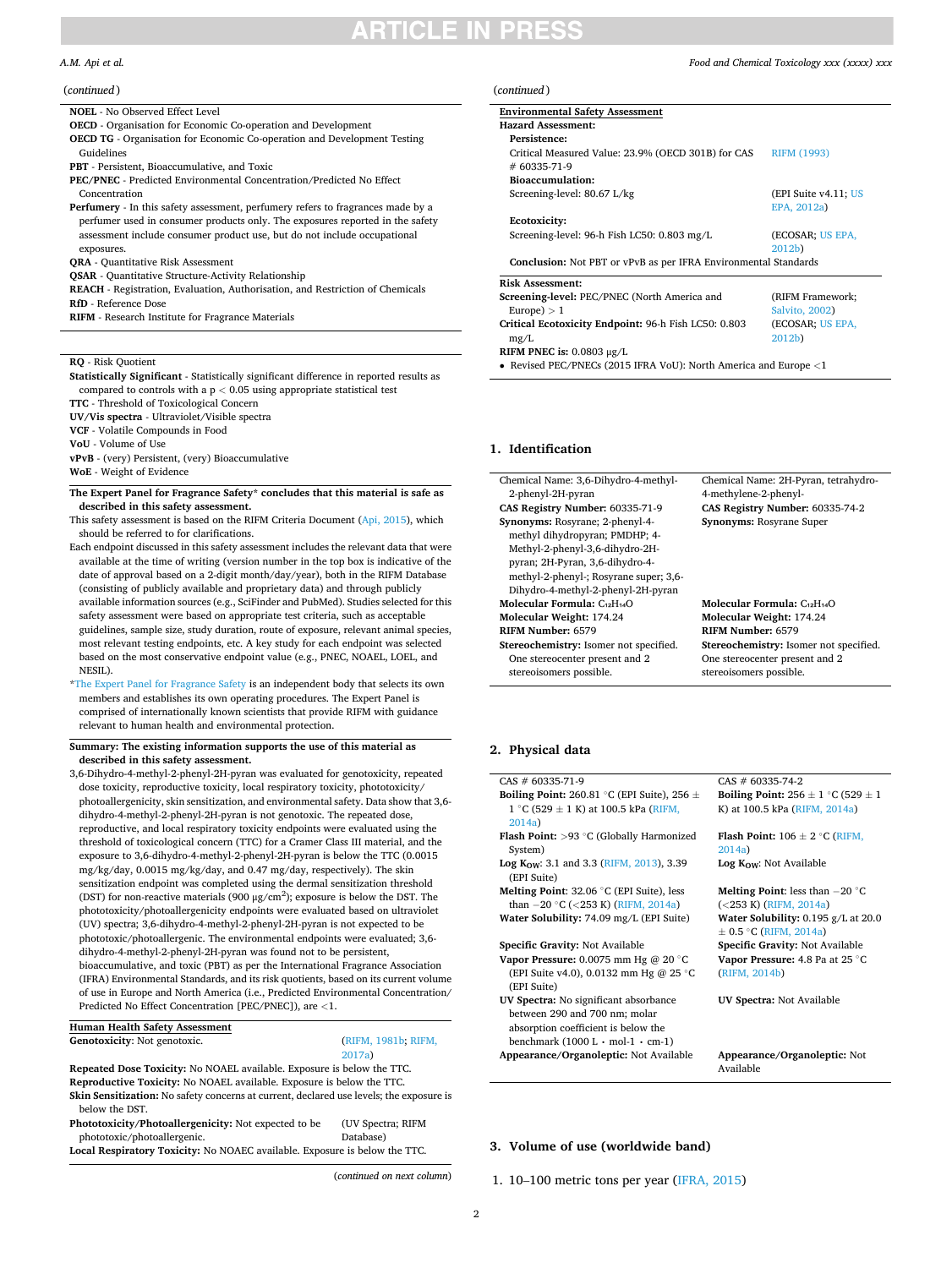# **ARTICLE IN PRESS**

# <span id="page-2-0"></span>**4. Exposure to fragrance ingredient (Creme RIFM Aggregate Exposure Model v1.0)\*\*\***

- 1. 95th Percentile Concentration in Hydroalcoholics: 0.06% [\(RIFM,](#page-8-0)  [2017b\)](#page-8-0)
- 2. Inhalation Exposure\*: 0.00014 mg/kg/day or 0.0098 mg/day [\(RIFM,](#page-8-0)  [2017b\)](#page-8-0)
- 3. Total Systemic Exposure\*\*: 0.0011 mg/kg/day ([RIFM, 2017b\)](#page-8-0)

\*95th percentile calculated exposure derived from concentration survey data in the Creme RIFM Aggregate Exposure Model (Comiskey, 2015, 201[7; Safford, 2015a, 2017](#page-7-0)).

\*\*95th percentile calculated exposure; assumes 100% absorption unless modified by dermal absorption data as reported in Section V. It is derived from concentration survey data in the Creme RIFM Aggregate Exposure Model and includes exposure via dermal, oral, and inhalation routes whenever the fragrance ingredient is used in products that include these routes of exposure (Comiskey, 2015, 201[7; Safford, 2015a,](#page-7-0)  [2017\)](#page-7-0).

\*\*\*When a safety assessment includes multiple materials, the highest exposure out of all included materials will be recorded here for the 95th Percentile Concentration in hydroalcoholics, inhalation exposure, and total exposure.

# **5. Derivation of systemic absorption**

- 1. **Dermal:** Assumed 100%
- 2. **Oral:** Assumed 100%
- 3. **Inhalation:** Assumed 100%

## **6. Computational toxicology evaluation**

## 1. **Cramer Classification:** Class III, High

| Expert Judgment | Toxtree v 2.6 | OECD OSAR Toolbox v 3.2 |
|-----------------|---------------|-------------------------|
|                 |               |                         |

- 2. Analogs Selected:
	- a. Genotoxicity: None
	- b. Repeated Dose Toxicity: None
	- c. Reproductive Toxicity: None
	- d. Skin Sensitization: Tetrahydro-2-methyl-4-methylene-6-phenyl-2H-pyrane; 3,6-dihydro-2,4-dimethyl-6-phenyl-2H-pyran, and 3,6-dihydro-4,6-dimethyl-2-phenyl-2H-pyran (CAS # 30310-41- 9; 68039-40-7; 68039-41-8)
	- e. Phototoxicity/Photoallergenicity: None
	- f. Local Respiratory Toxicity: None
	- g. Environmental Toxicity: None
- 3. Read-across Justification: See Appendix below

# **7. Metabolism**

No relevant data available for inclusion in this safety assessment. **Additional References:** None.

### **8. Natural occurrence (discrete chemical) or composition (NCS)**

3,6-Dihydro-4-methyl-2-phenyl-2H-pyran is not reported to occur in foods by the VCF\*.

\*VCF (Volatile Compounds in Food): Database/Nijssen, L.M.; Ingen-Visscher, C.A. van; Donders, J.J.H. (eds). – Version 15.1 – Zeist (The Netherlands): TNO Triskelion, 1963–2014. A continually updated database containing information on published volatile compounds that have been found in natural (processed) food products. Includes FEMA

GRAS and EU-Flavis data.

### **9. REACH dossier**

Pre-registered for 2010; no dossier available as of 06/21/19.

#### **10. Conclusion**

The existing information supports the use of this material as described in this safety assessment.

#### **11. Summary**

#### *11.1. Human health endpoint summaries*

#### *11.1.1. Genotoxicity*

Based on the current existing data, 3,6-dihydro-4-methyl-2-phenyl-2H-pyran does not present a concern for genotoxicity.

*11.1.1.1. Risk assessment.* The mutagenic activity of 3,6-dihydro-4 methyl-2-phenyl-2H-pyran has been evaluated in a bacterial reverse mutation assay conducted in compliance with GLP regulations equivalent to OECD TG 471. *Salmonella typhimurium* strains TA98, TA100, TA1535, TA1537, and TA1538 were treated with 3,6-dihydro-4-methyl-2-phenyl-2H-pyran in dimethyl sulfoxide (DMSO) at concentrations up to 10000 μg/plate. No increases in the mean number of revertant colonies were observed at any tested concentration in the presence or absence of S9 ([RIFM, 1981b](#page-7-0)). Under the conditions of the study, 3, 6-dihydro-4-methyl-2-phenyl-2H-pyran was not mutagenic in the Ames test.

The clastogenic activity of 3,6-dihydro-4-methyl-2-phenyl-2H-pyran was evaluated in an *in vitro* micronucleus test conducted in compliance with GLP regulations and in accordance with OECD TG 487. Human peripheral blood lymphocytes were treated with 3,6-dihydro-4-methyl-2-phenyl-2H-pyran in DMSO at concentrations up to 1740 μg/mL in the DRF study; micronuclei analysis was conducted at concentrations up to 225 μg/mL in the presence and absence of metabolic activation (S9) for 4 h and in the absence of metabolic activation for 24 h 3,6-Dihydro-4 methyl-2-phenyl-2H-pyran did not induce binucleated cells with micronuclei when tested up to cytotoxic levels in either the presence or absence of an S9 activation system ([RIFM, 2017a](#page-8-0)). Under the conditions of the study, 3,6-dihydro-4-methyl-2-phenyl-2H-pyran was considered to be non-clastogenic in the *in vitro* micronucleus test.

Based on the available data, 3,6-dihydro-4-methyl-2-phenyl-2Hpyran does not present a concern for genotoxic potential.

**Additional References:** None.

**Literature Search and Risk Assessment Completed On:** 06/06/19.

### *11.1.2. Repeated dose toxicity*

There are no repeated dose toxicity data on 3,6-dihydro-4-methyl-2 phenyl-2H-pyran or any read-across materials. The total systemic exposure to 3,6-dihydro-4-methyl-2-phenyl-2H-pyran is below the TTC for the repeated dose toxicity endpoint of a Cramer Class III material at the current level of use.

*11.1.2.1. Risk assessment.* There are no repeated dose toxicity data on 3,6-dihydro-4-methyl-2-phenyl-2H-pyran or on any read-across materials that can be used to support the repeated dose toxicity endpoint. The total systemic exposure to 3,6-dihydro-4-methyl-2-phenyl-2H-pyran (1.1  $\mu$ g/kg/day) is below the TTC (1.5  $\mu$ g/kg/day; [Kroes, 2007\)](#page-7-0) for the repeated dose toxicity endpoint of a Cramer Class III material at the current level of use.

# **Additional References:** None.

**Literature Search and Risk Assessment Completed On:** 05/15/19.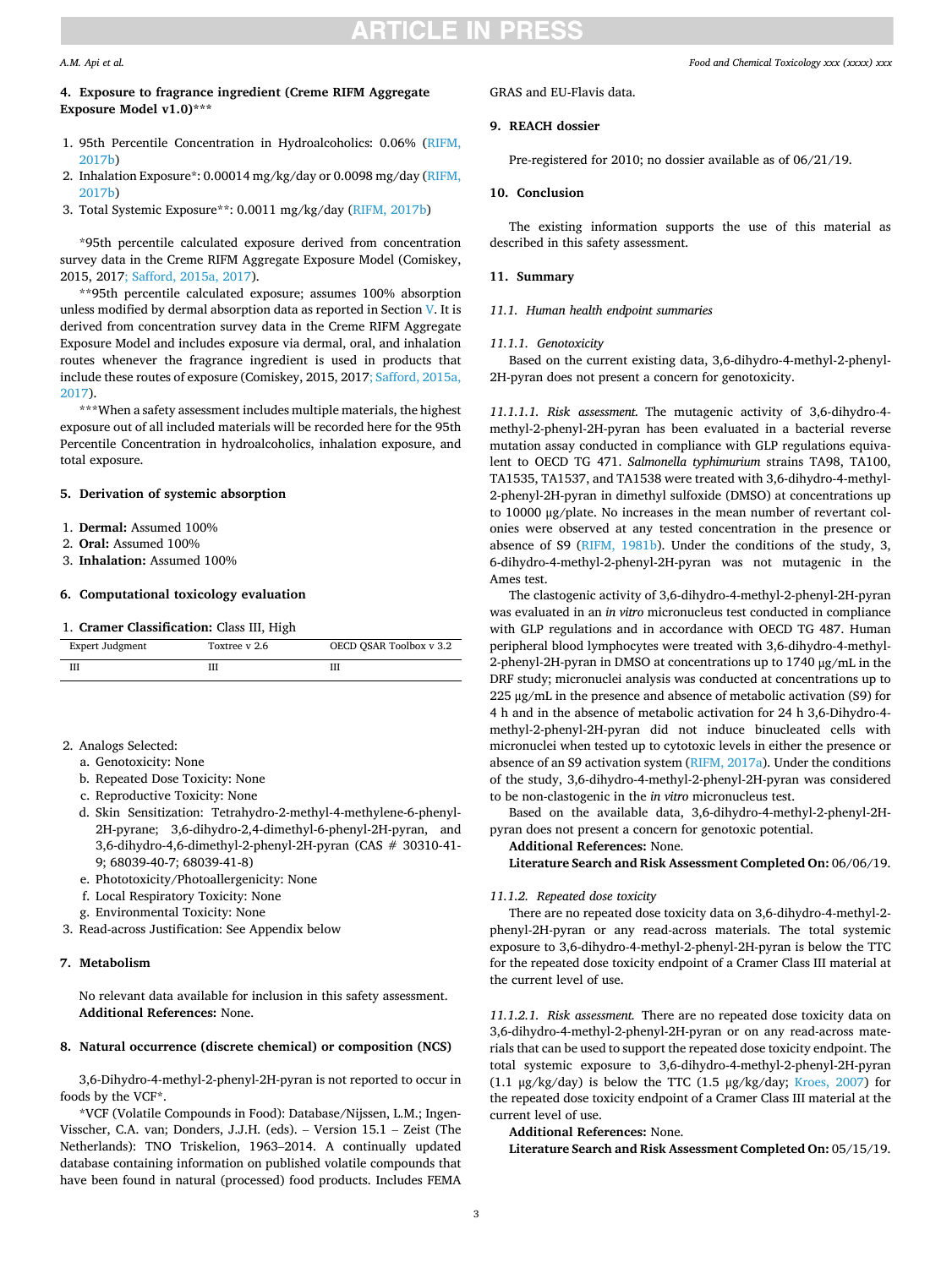# CLE IN

### *A.M. Api et al.*

#### *11.1.3. Reproductive toxicity*

There are no reproductive toxicity data on 3,6-dihydro-4-methyl-2 phenyl-2H-pyran or on any read-across materials. The total systemic exposure to 3,6-dihydro-4-methyl-2-phenyl-2H-pyran is below the TTC for the reproductive toxicity endpoint of a Cramer Class III material at the current level of use.

*11.1.3.1. Risk assessment.* There are no reproductive toxicity data on 3,6-dihydro-4-methyl-2-phenyl-2H-pyran or on any read-across materials that can be used to support the reproductive toxicity endpoint. The total systemic exposure to 3,6-dihydro-4-methyl-2-phenyl-2H-pyran (1.1 μg/kg/day) is below the TTC (1.5 μg/kg/day; [Kroes, 2007;](#page-7-0) [Lau](#page-7-0)[fersweiler, 2012](#page-7-0)) for the reproductive toxicity endpoint of a Cramer Class III material at the current level of use.

**Additional References:** None.

**Literature Search and Risk Assessment Completed On:** 05/13/19.

#### *11.1.4. Skin sensitization*

Based on existing data and the read-across material tetrahydro-2 methyl-4-methylene-6-phenyl-2H-pyrane (CAS # 30310-41-9), the Expert Panel for Fragrance Safety applied the non-reactive DST, for 3,6 dihydro-4-methyl-2-phenyl-2H-pyran, and it does not present a safety concern for skin sensitization under the current, declared levels of use.

*11.1.4.1. Risk assessment.* The chemical structure of this material indicates that it would not be expected to react with skin proteins [\(Rob](#page-8-0)[erts, 2007](#page-8-0); Toxtree v3.1.0; OECD Toolbox v4.2). Read-across materials tetrahydro-2-methyl-4-methylene-6-phenyl-2H-pyrane, 3,6-dihydro-2, 4-dimethyl-6-phenyl-2H-pyran, and 3,6-dihydro-4,6-dimethyl-2-phenyl-2H-pyran (isomers, CAS # 30310-41-9; 68039-40-7; 68039-41-8; see Section [VI\)](#page-2-0) were found to be negative in an *in vitro* direct peptide reactivity assay (DPRA) and KeratinoSens [\(RIFM, 2016a;](#page-7-0) [RIFM, 2016b](#page-8-0)). In a guinea pig maximization test with 3,6-dihydro-4-methyl-2-phenyl-2H-pyran, no reactions indication of sensitization were observed with 12.5% [\(RIFM, 1981a\)](#page-7-0). In another guinea pig maximization test with read-across material 3,6-dihydro-2,4-dimethyl-6-phenyl-2H-pyran, no reactions indicative of sensitization were observed at 15% [\(RIFM,](#page-7-0)  [1977\)](#page-7-0). Additionally, in a Colworth guinea pig intradermal injection test with 3,6-dihydro-2,4-dimethyl-6-phenyl-2H-pyran, no reactions indicative of sensitization were observed [\(RIFM, 1976](#page-7-0)). Acting conservatively, due to the limited data, the reported exposure was benchmarked utilizing the non-reactive DST 900  $\mu$ g/cm<sup>2</sup> [\(Safford, 2008, 2011, 2015b](#page-8-0); [Roberts, 2015](#page-8-0)). The current exposure from the 95th percentile concentration is below the DST for non-reactive materials when evaluated in all QRA categories. Table 1 provides the maximum acceptable concentrations for 3,6-Dihydro-4-methyl-2-phenyl-2H-pyran that present no appreciable risk for skin sensitization based on the non-reactive DST. These levels represent maximum acceptable concentrations based on the DST approach. However, additional studies may show it could be used at higher levels.

**Additional References:** [RIFM, 2015;](#page-7-0) [RIFM, 1976](#page-7-0); [RIFM, 1980.](#page-7-0) **Literature Search and Risk Assessment Completed On:** 06/19/19.

#### *11.1.5. Phototoxicity/photoallergenicity*

Based on the available UV/Vis spectra, 3,6-dihydro-4-methyl-2 phenyl-2H-pyran would not be expected to present a concern for phototoxicity or photoallergenicity.

*11.1.5.1. Risk assessment.* There are no phototoxicity studies available for 3,6-dihydro-4-methyl-2-phenyl-2H-pyran in experimental models. UV/Vis absorption spectra indicate minor absorption between 290 and 700 nm. The corresponding molar absorption coefficient is below the benchmark of concern for phototoxicity and photoallergenicity ([Henry,](#page-7-0)  [2009\)](#page-7-0). Based on the lack of absorbance, 3,6-dihydro-4-methyl-2-phenyl-2H-pyran does not present a concern for phototoxicity or

#### **Table 1**

Maximum acceptable concentrations for 3,6-Dihydro-4-methyl-2-phenyl-2Hpyran that present no appreciable risk for skin sensitization based on nonreactive DST.

| <b>IFRA</b><br>Category <sup>a</sup> | Description of<br>Product Type                                                                                    | Maximum Acceptable<br>Concentrations in<br><b>Finished Products</b><br>Based on Non-reactive<br><b>DST</b> | Reported 95th<br>Percentile Use<br>Concentrations in<br><b>Finished Products</b> |
|--------------------------------------|-------------------------------------------------------------------------------------------------------------------|------------------------------------------------------------------------------------------------------------|----------------------------------------------------------------------------------|
| 1                                    | Products applied to<br>the lips                                                                                   | 0.069%                                                                                                     | $2.5 \times 10^{-4}$ %                                                           |
| 2                                    | Products applied to<br>the axillae                                                                                | 0.021%                                                                                                     | 0.0050%                                                                          |
| 3                                    | Products applied to<br>the face using<br>fingertips                                                               | 0.41%                                                                                                      | 0.0011%                                                                          |
| 4                                    | Fine fragrance<br>products                                                                                        | 0.39%                                                                                                      | 0.060%                                                                           |
| 5                                    | Products applied to<br>the face and body<br>using the hands<br>(palms), primarily<br>leave-on                     | 0.10%                                                                                                      | 0.016%                                                                           |
| 6                                    | Products with oral<br>and lip exposure                                                                            | 0.23%                                                                                                      | 0.0010%                                                                          |
| 7                                    | Products applied to<br>the hair with some<br>hand contact                                                         | 0.79%                                                                                                      | $6.0 \times 10^{-4}$ %                                                           |
| 8                                    | Products with<br>significant ano-<br>genital exposure                                                             | 0.041%                                                                                                     | No Data <sup>c</sup>                                                             |
| 9                                    | Products with body<br>and hand exposure,<br>primarily rinse-off                                                   | 0.75%                                                                                                      | 0.0060%                                                                          |
| 10                                   | Household care<br>products with<br>mostly hand contact                                                            | 2.7%                                                                                                       | 0.016%                                                                           |
| 11                                   | Products with<br>intended skin<br>contact but minimal<br>transfer of fragrance<br>to skin from inert<br>substrate | 1.5%                                                                                                       | No Data <sup>c</sup>                                                             |
| 12                                   | Products not<br>intended for direct<br>skin contact.<br>minimal or<br>insignificant<br>transfer to skin           | Not Restricted                                                                                             | 0.50%                                                                            |

Note:<sup>a</sup>For a description of the categories, refer to the IFRA/RIFM Information Booklet.

 $\rm^{b}$ No reported use.<br><sup>C</sup>Eragrance exposu

Fragrance exposure from these products is very low. These products are not currently in the Creme RIFM Aggregate Exposure Model.

## photoallergenicity.

*11.1.5.2. UV spectra analysis.* UV/Vis absorption spectra (OECD TG 101) were obtained. The spectra indicate minor absorbance in the range of 290–700 nm. The molar absorption coefficient is below the benchmark of concern for phototoxic effects, 1000 L mol<sup>-1</sup>  $\cdot$  cm<sup>-1</sup> (Henry, [2009\)](#page-7-0).

# **Additional References:** None. **Literature Search and Risk Assessment Completed On:** 05/06/19.

#### *11.1.6. Local Respiratory Toxicity*

The MOE could not be calculated due to a lack of appropriate data. The exposure level for 3,6-dihydro-4-methyl-2-phenyl-2H-pyran is below the Cramer Class III TTC value for inhalation exposure local effects.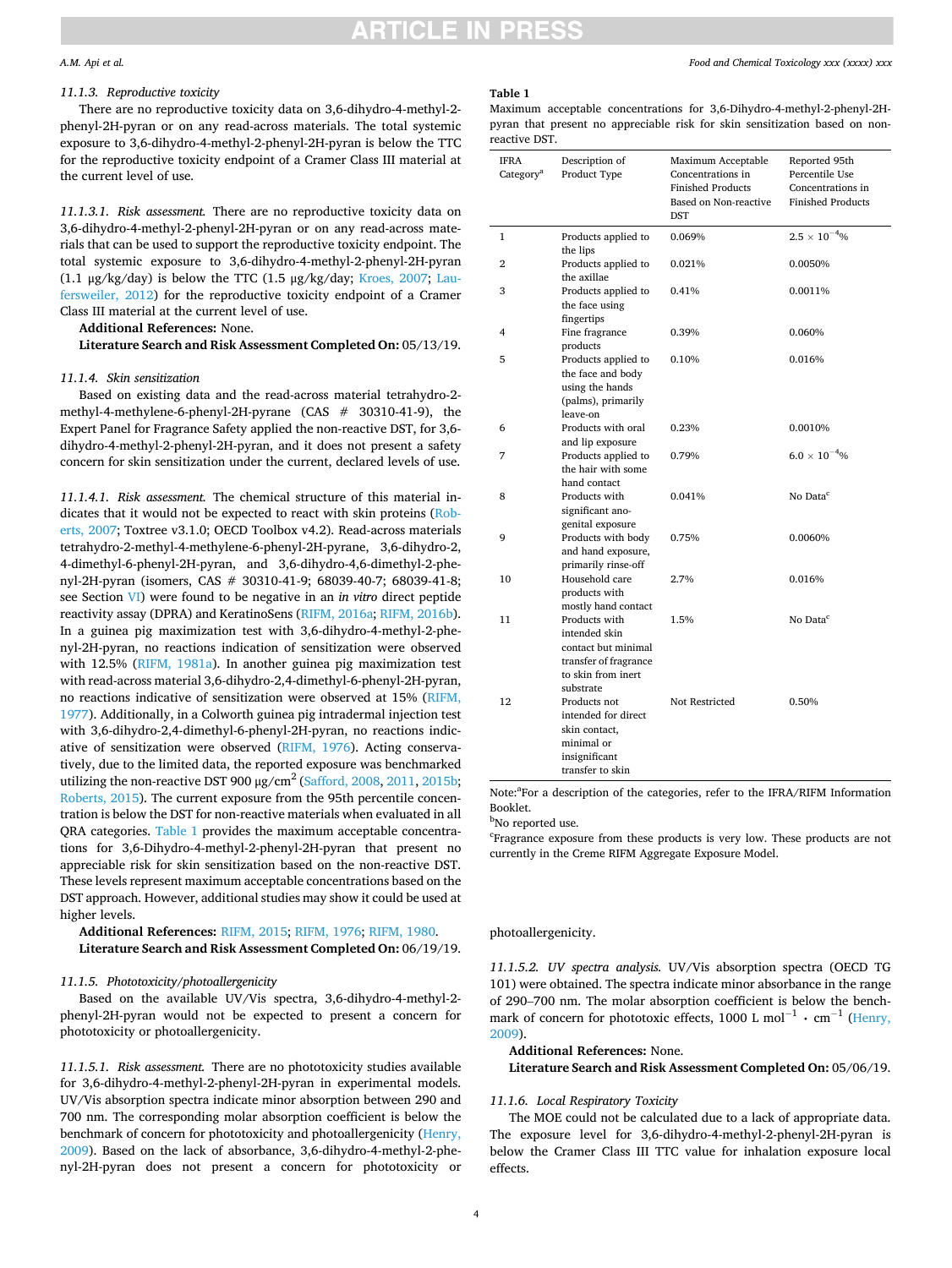## *A.M. Api et al.*

*11.1.6.1. Risk assessment.* There are no inhalation data available on 3,6-dihydro-4-methyl-2-phenyl-2H-pyran. Based on the Creme RIFM Model, the inhalation exposure is 0.0098 mg/day. This exposure is 48 times lower than the Cramer Class III TTC value of 0.47 mg/day (based on human lung weight of 650 g; [Carthew, 2009](#page-7-0)); therefore, the exposure at the current level of use is deemed safe.

**Additional References:** None.

**Literature Search and Risk Assessment Completed On:** 06/10/19.

### *11.2. Environmental endpoint summary*

#### *11.2.1. Screening-level assessment*

A screening-level risk assessment of 3,6-dihydro-4-methyl-2-phenyl-2H-pyran was performed following the RIFM Environmental Framework ([Salvito, 2002\)](#page-8-0), which provides 3 tiered levels of screening for aquatic risk. In Tier 1, only the material's regional VoU, its log  $K<sub>OW</sub>$ , and its molecular weight are needed to estimate a conservative risk quotient (RQ), expressed as the ratio Predicted Environmental Concentration/Predicted No Effect Concentration (PEC/PNEC). A general QSAR with a high uncertainty factor applied is used to predict fish toxicity, as discussed in [Salvito et al. \(2002\)](#page-8-0). In Tier 2, the RQ is refined by applying a lower uncertainty factor to the PNEC using the ECOSAR model ([US](#page-8-0)  [EPA, 2012b](#page-8-0)), which provides chemical class-specific ecotoxicity estimates. Finally, if necessary, Tier 3 is conducted using measured biodegradation and ecotoxicity data to refine the RQ, thus allowing for lower PNEC uncertainty factors. The data for calculating the PEC and PNEC for this safety assessment are provided in the table below. For the PEC, the range from the most recent IFRA Volume of Use Survey is reviewed. The PEC is then calculated using the actual regional tonnage, not the extremes of the range. Following the RIFM Environmental Framework, 3,6-dihydro-4-methyl-2-phenyl-2H-pyran was identified as a fragrance material with the potential to present a possible risk to the aquatic environment (i.e., its screening-level PEC/PNEC *>*1).

A screening-level hazard assessment using EPI Suite v4.11 ([US EPA,](#page-8-0)  [2012a\)](#page-8-0) identified 3,6-dihydro-4-methyl-2-phenyl-2H-pyran as possibly persistent but not bioaccumulative based on its structure and physical–chemical properties. This screening-level hazard assessment considers the potential for a material to be persistent *and* bioaccumulative *and* toxic, or very persistent *and* very bioaccumulative as defined in the Criteria Document [\(Api, 2015](#page-7-0)). As noted in the Criteria Document, the screening criteria applied are the same as those used in the EU for REACH ([ECHA, 2012\)](#page-7-0). For persistence, if the EPI Suite model BIOWIN 3 predicts a value *<* 2.2 and either BIOWIN 2 or BIOWIN 6 predicts a value *<* 0.5, then the material is considered potentially persistent. A material would be considered potentially bioaccumulative if the EPI Suite model BCFBAF predicts a fish BCF ≥2000 L/kg. Ecotoxicity is determined in the above screening-level risk assessment. If, based on these model outputs (Step 1), additional assessment is required, a WoE-based review is then performed (Step 2). This review considers available data on the material's physical–chemical properties, environmental fate (e.g., OECD Guideline biodegradation studies or die-away studies), fish bioaccumulation, and higher-tier model outputs (e.g., US EPA's BIOWIN and BCFBAF found in EPI Suite v4.11). Data on persistence and bioaccumulation are reported below and summarized in the Environmental Safety Assessment section prior to Section [1](#page-1-0).

#### *11.2.2. Risk assessment*

Based on the current Volume of Use (2015), 3,6-dihydro-4-methyl-2 phenyl-2H-pyran presents a risk to the aquatic compartment in the screening-level assessment.

# *11.2.2.1. Key studies.* **Biodegradation**

# For CAS # 60335-71-9.

[RIFM, 1993](#page-7-0): The inherent biodegradability of the test material was evaluated using the sealed vessel test according to the OECD 301B guideline. Under the conditions of the test, the biodegradation of 23.9% was observed after 56 days.

[RIFM, 1996](#page-7-0): The inherent biodegradability of the test material was evaluated using the sealed vessel test according to the OECD 301B guideline. Under the conditions of the test, the biodegradation of 14.2% was observed after 28 days.

**Ecotoxicity** 

No data available.

**Other available data** 

3,6-Dihydro-4-methyl-2-phenyl-2H-pyran has been pre-registered for REACH with no additional data available at this time.

## *11.2.3. Risk assessment refinement*

Ecotoxicological data and PNEC derivation (all endpoints reported in mg/L; PNECs in μg/L).

Endpoints used to calculate PNEC are underlined.

Exposure information and PEC calculation (following RIFM Framework: [Salvito, 2002](#page-8-0)).

| Exposure                               | Europe (EU) | North America (NA) |
|----------------------------------------|-------------|--------------------|
| $Log K_{ow}$ Used                      | 3.3         | 3.3                |
| <b>Biodegradation Factor Used</b>      |             | 0                  |
| Dilution Factor                        | 3           | 3                  |
| Regional Volume of Use Tonnage Band*   | $1 - 10$    | $1 - 10$           |
| <b>Risk Characterization: PEC/PNEC</b> | $<$ 1       | - 1                |

\*Combined Regional Volume of Use.

Based on available data, the RQ for this material is *<* 1. No additional assessment is necessary.

The RIFM PNEC is 0.0803 μg/L. The revised PEC/PNECs for EU and NA are *<*1; therefore, the material does not present a risk to the aquatic environment at the current reported VoU.

**Literature Search and Risk Assessment Completed On:** 06/20/19.

#### **12. Literature Search\***

- **RIFM Database:** Target, Fragrance Structure-Activity Group materials, other references, JECFA, CIR, SIDS
- **ECHA:** <https://echa.europa.eu/>
- **NTP:** <https://ntp.niehs.nih.gov/>
- **OECD Toolbox**
- **SciFinder:** [https://scifinder.cas.org/scifinder/view/scifinder/scifin](https://scifinder.cas.org/scifinder/view/scifinder/scifinderExplore.jsf)  [derExplore.jsf](https://scifinder.cas.org/scifinder/view/scifinder/scifinderExplore.jsf)
- **PubMed:** <https://www.ncbi.nlm.nih.gov/pubmed>
- **National Library of Medicine's Toxicology Information Services:**  <https://toxnet.nlm.nih.gov/>
- **IARC:** <https://monographs.iarc.fr>
- **OECD SIDS:** <https://hpvchemicals.oecd.org/ui/Default.aspx>
- **EPA ACToR:** <https://actor.epa.gov/actor/home.xhtml>
- **US EPA HPVIS:** [https://ofmpub.epa.gov/oppthpv/public\\_search.](https://ofmpub.epa.gov/oppthpv/public_search.publicdetails?submission_id=24959241&ShowComments=Yes&sqlstr=null&recordcount=0&User_title=DetailQuery%20Results&EndPointRpt=Y#submission)  [publicdetails?submission\\_id](https://ofmpub.epa.gov/oppthpv/public_search.publicdetails?submission_id=24959241&ShowComments=Yes&sqlstr=null&recordcount=0&User_title=DetailQuery%20Results&EndPointRpt=Y#submission)=24959241&ShowComments=Yes &sqlstr=null&recordcount=0&User\_title=[DetailQuery%20Results](https://ofmpub.epa.gov/oppthpv/public_search.publicdetails?submission_id=24959241&ShowComments=Yes&sqlstr=null&recordcount=0&User_title=DetailQuery%20Results&EndPointRpt=Y#submission) &EndPointRpt=[Y#submission](https://ofmpub.epa.gov/oppthpv/public_search.publicdetails?submission_id=24959241&ShowComments=Yes&sqlstr=null&recordcount=0&User_title=DetailQuery%20Results&EndPointRpt=Y#submission)
- **Japanese NITE:** [https://www.nite.go.jp/en/chem/chrip/chrip\\_sear](https://www.nite.go.jp/en/chem/chrip/chrip_search/systemTop)  [ch/systemTop](https://www.nite.go.jp/en/chem/chrip/chrip_search/systemTop)
- **Japan Existing Chemical Data Base (JECDB):** [http://dra4.nihs.go.](http://dra4.nihs.go.jp/mhlw_data/jsp/SearchPageENG.jsp)  [jp/mhlw\\_data/jsp/SearchPageENG.jsp](http://dra4.nihs.go.jp/mhlw_data/jsp/SearchPageENG.jsp)
- **Google:** <https://www.google.com>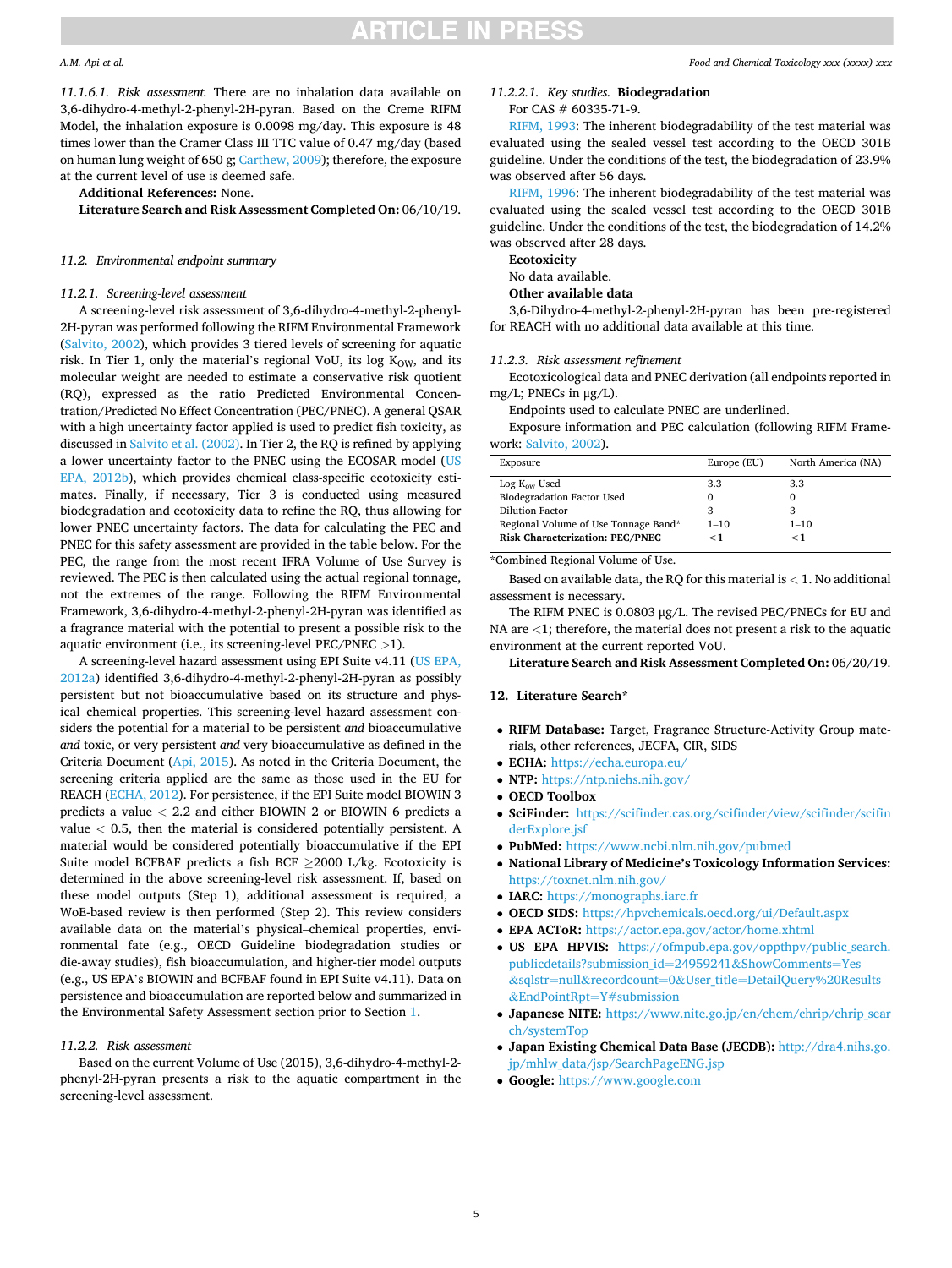|                       | LC50 (Fish) | <b>EC50</b> | EC50 (Algae) | AF      | PNEC $(\mu g/L)$ | <b>Chemical Class</b> |
|-----------------------|-------------|-------------|--------------|---------|------------------|-----------------------|
|                       | (mg/L)      | (Daphnia)   | (mg/L)       |         |                  |                       |
|                       |             | (mg/L)      |              |         |                  |                       |
| <b>RIFM Framework</b> |             |             |              |         |                  |                       |
| Screening-level       | 17.38       |             |              | 1000000 | 0.01738          |                       |
| (Tier 1)              |             |             |              |         |                  |                       |
| <b>ECOSAR Acute</b>   |             |             |              |         |                  | Vinyl/Allyl           |
| Endpoints (Tier 2)    | 0.803       | 2.422       | 2.764        | 10000   | 0.0803           | Ethers                |
| Ver 1.11              |             |             |              |         |                  |                       |
| <b>ECOSAR Acute</b>   |             |             |              |         |                  | Neutral               |
| Endpoints (Tier 2)    | 8.005       | 5.170       | 6.558        |         |                  | Organics<br>SAR       |
| Ver 1.11              |             |             |              |         |                  | (Baseline             |
|                       |             |             |              |         |                  | toxicity)             |
|                       |             |             |              |         |                  |                       |

#### • **ChemIDplus:** <https://chem.nlm.nih.gov/chemidplus/>

Search keywords: CAS number and/or material names.

\*Information sources outside of RIFM's database are noted as appropriate in the safety assessment. This is not an exhaustive list. The links listed above were active as of 09/30/19.

# **Declaration of competing interest**

The authors declare that they have no known competing financial interests or personal relationships that could have appeared to influence the work reported in this paper.

# **Appendix A. Supplementary data**

Supplementary data to this article can be found online at [https://doi.org/10.1016/j.fct.2020.111678.](https://doi.org/10.1016/j.fct.2020.111678)

# **Appendix**

#### *Read-across Justification*

# *Methods*

The read-across analog was identified following the strategy for structuring and reporting a read-across prediction of toxicity as described in [Schultz et al. \(2015\)](#page-8-0). The strategy is also consistent with the guidance provided by OECD within Integrated Approaches for Testing and Assessment ([OECD, 2015](#page-7-0)) and the European Chemicals Agency read-across assessment framework [\(ECHA, 2016\)](#page-7-0).

- First, materials were clustered based on their structural similarity. Second, data availability and data quality on the selected cluster were examined. Third, appropriate read-across analogs from the cluster were confirmed by expert judgment.
- Tanimoto structure similarity scores were calculated using FCFC4 fingerprints ([Rogers and Hahn, 2010](#page-8-0)).
- The physical–chemical properties of the target material and the read-across analogs were calculated using EPI Suite v4.11 ([US EPA, 2012a](#page-8-0)).
- J<sub>max</sub> values were calculated using RIFM's Skin Absorption Model (SAM). The parameters were calculated using the consensus model ([Shen et al.,](#page-8-0) [2014](#page-8-0)).
- DNA binding, mutagenicity, genotoxicity alerts, and oncologic classification predictions were generated using OECD QSAR Toolbox v4.2 [\(OECD,](#page-7-0) [2018](#page-7-0)).
- ER binding and repeat dose categorization were generated using OECD QSAR Toolbox v4.2 [\(OECD, 2018\)](#page-7-0).
- Developmental toxicity was predicted using CAESAR v2.1.7 [\(Cassano et al., 2010](#page-7-0)).
- Protein binding was predicted using OECD QSAR Toolbox v4.2 ([OECD, 2018](#page-7-0)), and skin sensitization was predicted using Toxtree.
- The major metabolites for the target material and read-across analogs were determined and evaluated using OECD QSAR Toolbox v4.2 [\(OECD,](#page-7-0) [2018](#page-7-0)).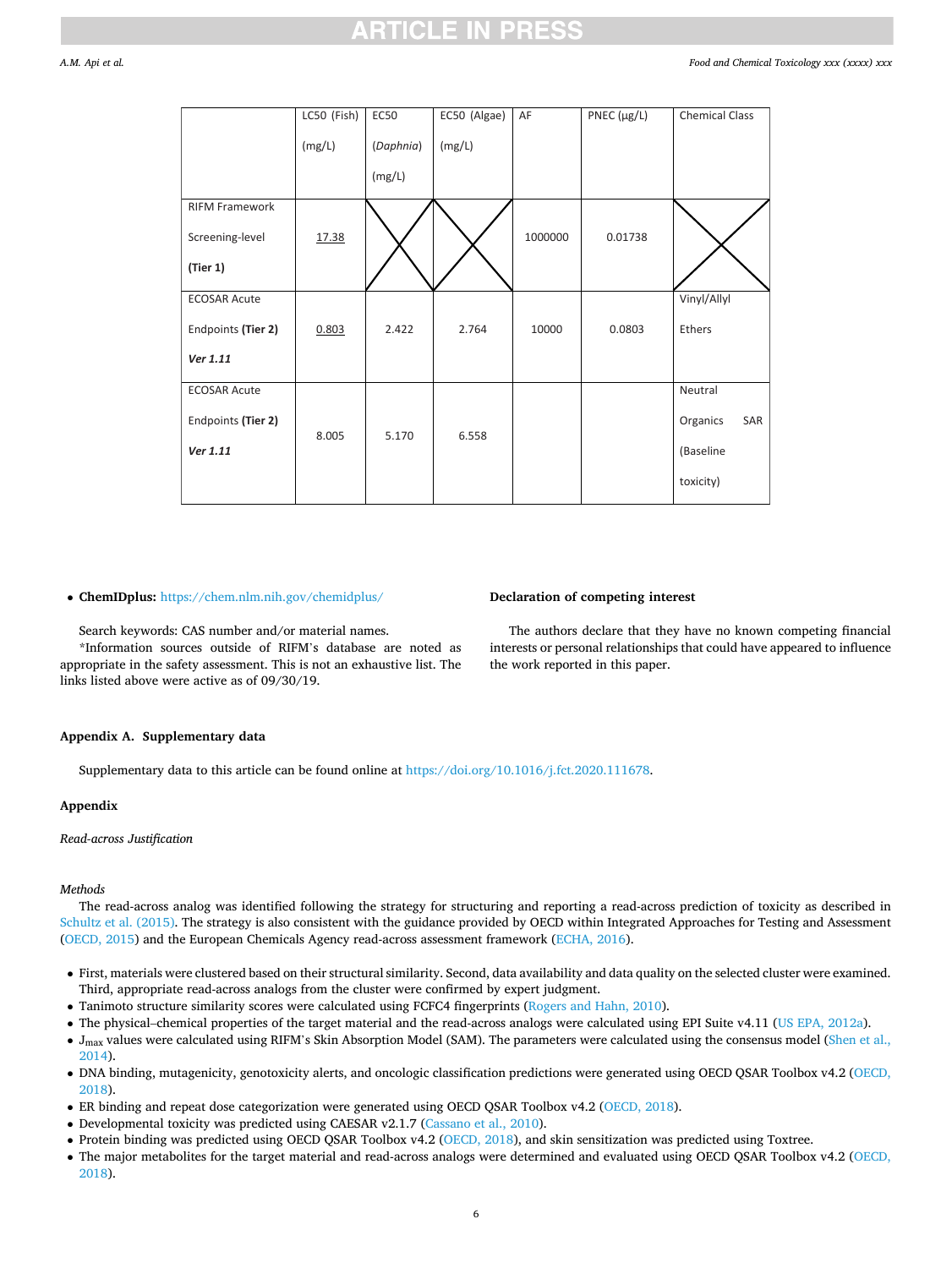# *A.M. Api et al.*

# **ARTICLE IN PRESS**

|                                                                   | <b>Target Material</b>                                         | Read-across Material                                                                                                                                                                                                                                                   |
|-------------------------------------------------------------------|----------------------------------------------------------------|------------------------------------------------------------------------------------------------------------------------------------------------------------------------------------------------------------------------------------------------------------------------|
| <b>Principal Name</b>                                             | 3,6-Dihydro-4-methyl-2-phenyl-2H-<br>pyran                     | Mixture of 3 structural isomers: CAS No. 30310-41-9 Tetrahydro-2-methyl-4-<br>methylene-6-phenyl-2H-pyrane (70%), CAS No. 68039-40-7 3,6-Dihydro-2,4-dimethyl-<br>6-phenyl-2H-pyran (10%), and CAS No. 68039-41-8 3,6-Dihydro-4,6-dimethyl-2-<br>phenyl-2H-pyran (15%) |
| CAS No.                                                           | 60335-71-9                                                     | 30310-41-9 (70%)<br>68039-40-7 (10%)<br>68039-41-8 (15%)                                                                                                                                                                                                               |
| Structure                                                         |                                                                | 30310-41-9:                                                                                                                                                                                                                                                            |
|                                                                   |                                                                |                                                                                                                                                                                                                                                                        |
|                                                                   |                                                                | 68039-40-7:                                                                                                                                                                                                                                                            |
|                                                                   |                                                                | CH <sub>3</sub>                                                                                                                                                                                                                                                        |
|                                                                   |                                                                | 68039-41-8:                                                                                                                                                                                                                                                            |
|                                                                   |                                                                |                                                                                                                                                                                                                                                                        |
| <b>Similarity (Tanimoto Score)</b>                                |                                                                | 30310-41-9: 0.66                                                                                                                                                                                                                                                       |
|                                                                   |                                                                | 68039-40-7: 0.64<br>68039-41-8: 0.90                                                                                                                                                                                                                                   |
| Read-across Endpoint                                              |                                                                | • Skin Sensitization                                                                                                                                                                                                                                                   |
| <b>Molecular Formula</b>                                          | $C_{12}H_{14}O$<br>174.243                                     | $C_{13}H_{16}O$<br>188.27                                                                                                                                                                                                                                              |
| <b>Molecular Weight</b><br>Melting Point (°C, EPI Suite)          | 32.06                                                          | 30310-41-9: 37.80                                                                                                                                                                                                                                                      |
| Boiling Point (°C, EPI Suite)                                     | 260.81                                                         | 68039-40-7 and 68039-41-8: 39.02<br>30310-41-9: 267.77                                                                                                                                                                                                                 |
| Vapor Pressure (Pa @ 25°C, EPI Suite)                             | 1.76                                                           | 68039-40-7 and 68039-41-8: 272.60<br>30310-41-9: 1.09                                                                                                                                                                                                                  |
| Log $K_{OW}$ (KOWWIN v1.68 in EPI Suite)                          | 3.39                                                           | 68039-40-7 and 68039-41-8: 0.82260<br>30310-41-9: 3.89                                                                                                                                                                                                                 |
| Water Solubility (mg/L, @ 25°C, WSKOW<br>v1.42 in EPI Suite)      | $7.41E + 01$                                                   | 68039-40-7 and 68039-41-8: 3.81<br>30310-41-9: 2.39E+01                                                                                                                                                                                                                |
| $J_{max}$ (µg/cm <sup>2</sup> /h, SAM)                            | 6.18                                                           | 68039-40-7 and 68039-41-8: 2.78E+01<br>30310-41-9: 2.51<br>68039-40-7 and 68039-41-8: 2.93                                                                                                                                                                             |
| Henry's Law (Pa·m <sup>3</sup> /mol, Bond Method, EPI<br>Suite)   | $1.00E + 01$                                                   | 30310-41-9: $1.12E+01$<br>68039-40-7 and 68039-41-8: 1.33E+01                                                                                                                                                                                                          |
| <b>Skin Sensitization</b>                                         |                                                                |                                                                                                                                                                                                                                                                        |
| Protein Binding (OASIS v1.1)                                      | • No alert found<br>• No alert found                           | • No alert found<br>• No alert found                                                                                                                                                                                                                                   |
| <b>Protein Binding (OECD)</b><br><b>Protein Binding Potency</b>   | • Not possible to classify according                           | • Not possible to classify according to these rules (GSH)                                                                                                                                                                                                              |
| Protein Binding Alerts for Skin Sensitization                     | to these rules (GSH)<br>• No alert found                       | • No alert found                                                                                                                                                                                                                                                       |
| (OASIS v1.1)                                                      |                                                                |                                                                                                                                                                                                                                                                        |
| <b>Skin Sensitization Reactivity Domains</b><br>(Toxtree v2.6.13) | • No skin sensitization reactivity<br>domains alert identified | • No skin sensitization reactivity domains alert identified                                                                                                                                                                                                            |
| Metabolism                                                        |                                                                |                                                                                                                                                                                                                                                                        |
| Rat Liver S9 Metabolism Simulator and                             | • See Supplemental Data 1                                      | • See Supplemental Data 2                                                                                                                                                                                                                                              |
| <b>Structural Alerts for Metabolites (OECD</b>                    |                                                                | • See Supplemental Data 3                                                                                                                                                                                                                                              |
| QSAR Toolbox v4.2)                                                |                                                                | • See Supplemental Data 4                                                                                                                                                                                                                                              |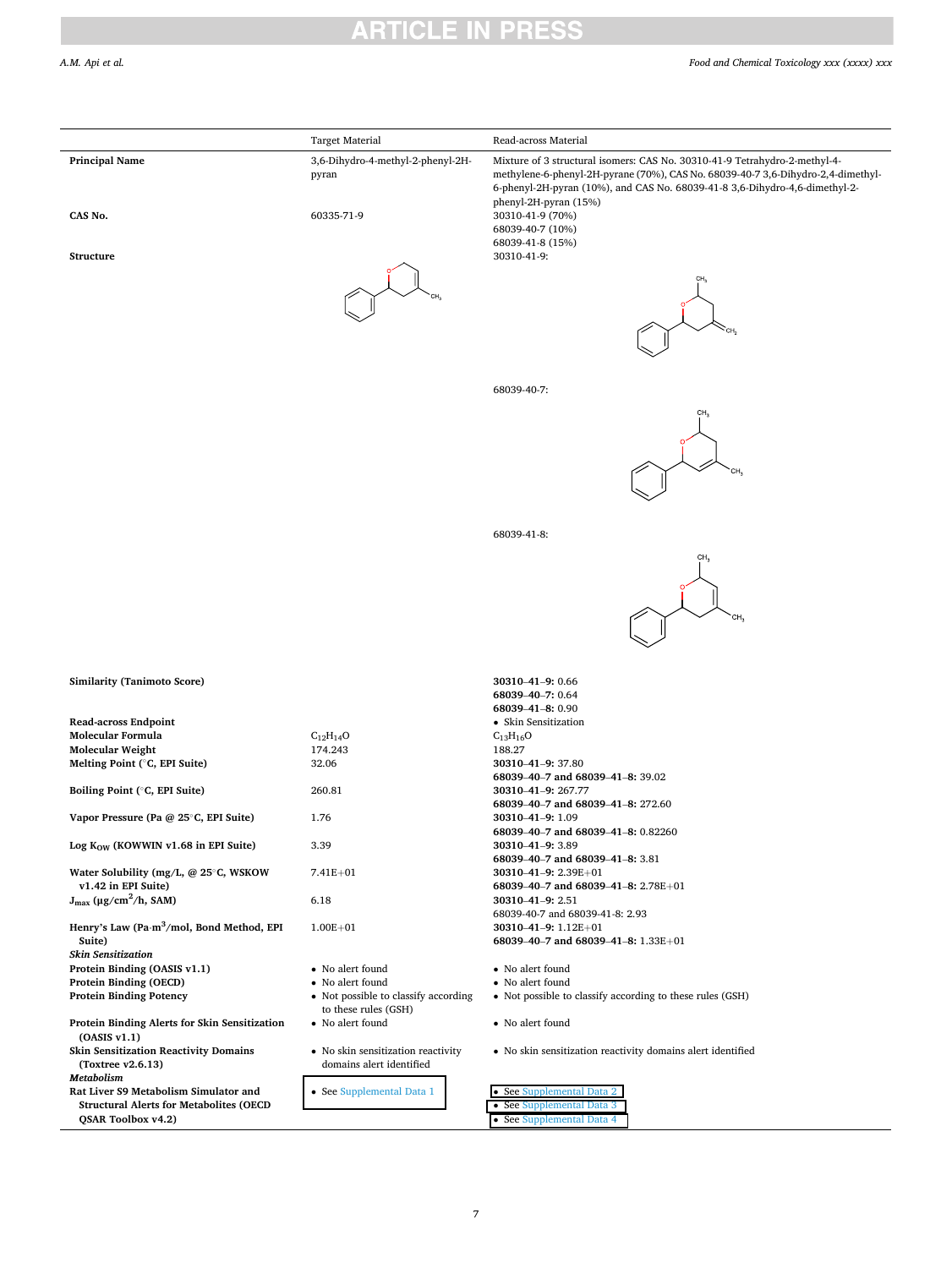# **ARTICLE IN PRESS**

#### <span id="page-7-0"></span>*A.M. Api et al.*

# *Summary*

There are insufficient toxicity data on 3,6-dihydro-4-methyl-2-phenyl-2H-pyran (CAS # 60335-71-9). Hence, *in silico* evaluation was conducted to determine read-across analogs for this material. Based on structural similarity, reactivity, physical–chemical properties, and expert judgment, tetrahydro-2-methyl-4-methylene-6-phenyl-2H-pyrane (CAS # 30310-41-9; mixture of 3 structural isomers: CAS # 30310-41-9, tetrahydro-2-methyl-4-methylene-6-phenyl-2H-pyrane [70%], CAS # 68039-40-7 3,6-dihydro-2,4-dimethyl-6-phenyl-2H-pyran [10%], and CAS # 68039-41-8 3,6-dihydro-4,6-dimethyl-2-phenyl-2H-pyran [15%]) was identified as a read-across analog with sufficient data for toxicological evaluation.

#### *Conclusions*

- Tetrahydro-2-methyl-4-methylene-6-phenyl-2H-pyrane (CAS # 30310-41-9; mixture of 3 structural isomers: CAS # 30310-41-9, tetrahydro-2 methyl-4-methylene-6-phenyl-2H-pyrane [70%], CAS # 68039-40-7 3,6-dihydro-2,4-dimethyl-6-phenyl-2H-pyran [10%], and CAS # 68039-41- 8 3,6-dihydro-4,6-dimethyl-2-phenyl-2H-pyran [15%]) was used as a read-across analog for the target material 3,6-dihydro-4-methyl-2-phenyl-2H-pyran (CAS # 60335-71-9) for the skin sensitization endpoint.
	- o The target material and the read-across analog are structurally similar and belong to a class of aryl-substituted pyrans.
	- o The target material and the read-across analog share a phenyl group and a pyran ring.
	- o The key difference between the target material and the read-across analog is that the target material has a dihydropyran ring with a methyl group in position 4, whereas the read-across analog is a mixture of isomers in which CAS  $# 30310-41-9$  has a fully saturated tetrahydropyran ring with a methyl group in position 2 and a methylene group in position 4, CAS  $#$  68039-40-7 has a dihydropyran ring with 1 extra methyl group in position 6 and a vinylene unsaturation in position 3, and 68039-41-8 has an extra methyl group in position 6 as the only difference with respect to the target material. This structural difference makes the read-across analog more reactive.
	- o Similarity between the target material and the read-across analog is indicated by the Tanimoto score. Differences between the structures that affect the Tanimoto score are toxicologically insignificant.
	- o The physical–chemical properties of the target material and the read-across analog are sufficiently similar to enable a comparison of their toxicological properties.
	- o According to the OECD QSAR Toolbox v4.2, structural alerts for toxicological endpoints are consistent between the target material and the readacross analog.
	- o There are no toxicological alerts for the target material as well as for the read-across analog. Data are consistent with *in silico* alerts.
	- o The target material and the read-across analog are expected to be metabolized similarly, as shown by the metabolism simulator.
	- o The structural alerts for the endpoints evaluated are consistent between the metabolites of the read-across analog and the target material.

#### **References**

- [Api, A.M., Belsito, D., Bruze, M., Cadby, P., Calow, P., Dagli, M.L., Dekant, W., Ellis, G.,](http://refhub.elsevier.com/S0278-6915(20)30568-8/sref1)  [Fryer, A.D., Fukayama, M., Griem, P., Hickey, C., Kromidas, L., Lalko, J.F.,](http://refhub.elsevier.com/S0278-6915(20)30568-8/sref1)  [Liebler, D.C., Miyachi, Y., Politano, V.T., Renskers, K., Ritacco, G., Salvito, D.,](http://refhub.elsevier.com/S0278-6915(20)30568-8/sref1)  [Schultz, T.W., Sipes, I.G., Smith, B., Vitale, D., Wilcox, D.K., 2015. Criteria for the](http://refhub.elsevier.com/S0278-6915(20)30568-8/sref1)  [Research Institute for fragrance materials, Inc. \(RIFM\) safety evaluation process for](http://refhub.elsevier.com/S0278-6915(20)30568-8/sref1)  [fragrance ingredients. Food Chem. Toxicol. 82, S1](http://refhub.elsevier.com/S0278-6915(20)30568-8/sref1)–S19.
- [Carthew, P., Clapp, C., Gutsell, S., 2009. Exposure based waiving: the application of the](http://refhub.elsevier.com/S0278-6915(20)30568-8/sref2)  [toxicological threshold of concern \(TTC\) to inhalation exposure for aerosol](http://refhub.elsevier.com/S0278-6915(20)30568-8/sref2) [ingredients in consumer products. Food Chem. Toxicol. 47 \(6\), 1287](http://refhub.elsevier.com/S0278-6915(20)30568-8/sref2)–1295.
- ano, A., Manganaro, A., Martin, T., Young, D., Piclin, N., Pintore, M., Bigoni, D., [Benfenati, E., 2010. CAESAR models for developmental toxicity. Chem. Cent. J. \(4](http://refhub.elsevier.com/S0278-6915(20)30568-8/sref3)  [Suppl. 1\), S4](http://refhub.elsevier.com/S0278-6915(20)30568-8/sref3).
- [Comiskey, D., Api, A.M., Barratt, C., Daly, E.J., Ellis, G., McNamara, C., O](http://refhub.elsevier.com/S0278-6915(20)30568-8/sref4)'Mahony, C., [Robison, S.H., Safford, B., Smith, B., Tozer, S., 2015. Novel database for exposure to](http://refhub.elsevier.com/S0278-6915(20)30568-8/sref4)  [fragrance ingredients in cosmetics and personal care products. Regul. Toxicol.](http://refhub.elsevier.com/S0278-6915(20)30568-8/sref4) [Pharmacol. 72 \(3\), 660](http://refhub.elsevier.com/S0278-6915(20)30568-8/sref4)–672.
- [Comiskey, D., Api, A.M., Barrett, C., Ellis, G., McNamara, C., O](http://refhub.elsevier.com/S0278-6915(20)30568-8/sref5)'Mahony, C., Robison, S. [H., Rose, J., Safford, B., Smith, B., Tozer, S., 2017. Integrating habits and practices](http://refhub.elsevier.com/S0278-6915(20)30568-8/sref5)  [data for soaps, cosmetics and air care products into an existing aggregate exposure](http://refhub.elsevier.com/S0278-6915(20)30568-8/sref5)  [model. Regul. Toxicol. Pharmacol. 88, 144](http://refhub.elsevier.com/S0278-6915(20)30568-8/sref5)–156.
- Echa, 2012. Guidance on Information Requirements and Chemical Safety Assessment Chapter R.11: PBT Assessment, November 2012 v1.1. [http://echa.europa.eu/.](http://echa.europa.eu/)
- Echa, 2016. Read-across Assessment Framework (RAAF). Retrieved from. [www.echa.eu](http://www.echa.europa.eu/documents/10162/13628/raaf_en.pdf)  [ropa.eu/documents/10162/13628/raaf\\_en.pdf.](http://www.echa.europa.eu/documents/10162/13628/raaf_en.pdf)
- [Henry, B., Foti, C., Alsante, K., 2009. Can light absorption and photostability data be](http://refhub.elsevier.com/S0278-6915(20)30568-8/sref8)  [used to assess the photosafety risks in patients for a new drug molecule?](http://refhub.elsevier.com/S0278-6915(20)30568-8/sref8) [J. Photochem. Photobiol. B Biol. 96 \(1\), 57](http://refhub.elsevier.com/S0278-6915(20)30568-8/sref8)–62.
- [Ifra International Fragrance Association, 2015. Volume of Use Survey. February 2015.](http://refhub.elsevier.com/S0278-6915(20)30568-8/sref9) [Kroes, R., Renwick, A.G., Feron, V., Galli, C.L., Gibney, M., Greim, H., Guy, R.H.,](http://refhub.elsevier.com/S0278-6915(20)30568-8/sref10) [Lhuguenot, J.C., van de Sandt, J.J.M., 2007. Application of the threshold of](http://refhub.elsevier.com/S0278-6915(20)30568-8/sref10)
- [toxicological concern \(TTC\) to the safety evaluation of cosmetic ingredients. Food](http://refhub.elsevier.com/S0278-6915(20)30568-8/sref10)  [Chem. Toxicol. 45 \(12\), 2533](http://refhub.elsevier.com/S0278-6915(20)30568-8/sref10)–2562. [Laufersweiler, M.C., Gadagbui, B., Baskerville-Abraham, I.M., Maier, A., Willis, A., et al.,](http://refhub.elsevier.com/S0278-6915(20)30568-8/sref11)
- [2012. Correlation of chemical structure with reproductive and developmental](http://refhub.elsevier.com/S0278-6915(20)30568-8/sref11) [toxicity as it relates to the use of the threshold of toxicological concern. Regul.](http://refhub.elsevier.com/S0278-6915(20)30568-8/sref11) [Toxicol. Pharmacol. 62 \(1\), 160](http://refhub.elsevier.com/S0278-6915(20)30568-8/sref11)–182.
- Oecd, 2015. *Guidance Document On the Reporting Of Integrated Approaches To Testing And Assessment (IATA).* ENV/JM/HA(2015)7. Retrieved from. <http://www.oecd.org/>.
- Oecd, 2018. The OECD QSAR Toolbox, v3.2–4.2. Retrieved from. [http://www.qsartoolbo](http://www.qsartoolbox.org/)  [x.org/](http://www.qsartoolbox.org/).
- [Rifm \(Research Institute for Fragrance Materials, Inc\), 1976. Guinea Pig Skin](http://refhub.elsevier.com/S0278-6915(20)30568-8/sref14)  [Sensitization Test with 3,6-Dihydro-2,4-Dimethyl-6-Phenyl-2h-Pyran. RIFM,](http://refhub.elsevier.com/S0278-6915(20)30568-8/sref14) [Woodcliff Lake, NJ, USA. Unpublished report from Quest International. RIFM report](http://refhub.elsevier.com/S0278-6915(20)30568-8/sref14)  [number 46655](http://refhub.elsevier.com/S0278-6915(20)30568-8/sref14).
- [Rifm \(Research Institute for Fragrance Materials, Inc\), 1977. Guinea Pig Skin](http://refhub.elsevier.com/S0278-6915(20)30568-8/sref15)  [Sensitisation Test with 3,6-Dihydro-2,4-Dimethyl-6-Phenyl-2h-Pyran. RIFM,](http://refhub.elsevier.com/S0278-6915(20)30568-8/sref15)  [Woodcliff Lake, NJ, USA. Unpublished report from Quest International. RIFM report](http://refhub.elsevier.com/S0278-6915(20)30568-8/sref15)  [number 46653](http://refhub.elsevier.com/S0278-6915(20)30568-8/sref15).
- [Rifm \(Research Institute for Fragrance Materials, Inc\), 1980. 2H-pyran, 3,6-Dihydro-4-](http://refhub.elsevier.com/S0278-6915(20)30568-8/sref16)  [Methyl-2-Phenyl- Test for the Contact Sensitisation Potential in the guinea Pig](http://refhub.elsevier.com/S0278-6915(20)30568-8/sref16) [\(Maximisation Test\). RIFM, Woodcliff Lake, NJ, USA. Unpublished report from Quest](http://refhub.elsevier.com/S0278-6915(20)30568-8/sref16)  [International. RIFM report number 49898.](http://refhub.elsevier.com/S0278-6915(20)30568-8/sref16)
- [Rifm \(Research Institute for Fragrance Materials, Inc\), 1981a. Sensitization Test with 2H-](http://refhub.elsevier.com/S0278-6915(20)30568-8/sref17)[Pyran, 3,6-Dihydro-4-Methyl-2-Phenyl- in guinea Pigs. RIFM, Woodcliff Lake, NJ,](http://refhub.elsevier.com/S0278-6915(20)30568-8/sref17)  [USA. Unpublished report from Quest International. RIFM report number 46774](http://refhub.elsevier.com/S0278-6915(20)30568-8/sref17).
- [Rifm \(Research Institute for Fragrance Materials, Inc\), 1981b. Evaluation of 2H-](http://refhub.elsevier.com/S0278-6915(20)30568-8/sref18)[Pyran,3,6-Dihydro-4-Methyl-2-Phenyl- in the Salmonella/microsome Mutagenicity](http://refhub.elsevier.com/S0278-6915(20)30568-8/sref18) [Test. RIFM, Woodcliff Lake, NJ, USA. Unpublished report from Quest International.](http://refhub.elsevier.com/S0278-6915(20)30568-8/sref18)  [RIFM report number 49899](http://refhub.elsevier.com/S0278-6915(20)30568-8/sref18).
- [Rifm \(Research Institute for Fragrance Materials, Inc\), 1993. The Inherent](http://refhub.elsevier.com/S0278-6915(20)30568-8/sref19)  [Biodegradability of Base Perfumes in the Sealed Vessel Test. RIFM, Woodcliff Lake,](http://refhub.elsevier.com/S0278-6915(20)30568-8/sref19)  [NJ, USA. Unpublished report from Quest International. RIFM report number 49591.](http://refhub.elsevier.com/S0278-6915(20)30568-8/sref19)
- [Rifm \(Research Institute for Fragrance Materials, Inc\), 1996. The Ultimate](http://refhub.elsevier.com/S0278-6915(20)30568-8/sref20)  [Biodegradability of Base Perfumes in the Sealed Vessel Test. RIFM, Woodcliff Lake,](http://refhub.elsevier.com/S0278-6915(20)30568-8/sref20)  [NJ, USA. Unpublished report from Quest International. RIFM report number 49461.](http://refhub.elsevier.com/S0278-6915(20)30568-8/sref20)
- [Rifm \(Research Institute for Fragrance Materials, Inc\), 2013. Partition Coefficient N-](http://refhub.elsevier.com/S0278-6915(20)30568-8/sref21)[Octanol/water of 3,6-Dihydro-4-Methyl-2-Phenyl-2h-Pyran \(Rosyrane Super\). RIFM,](http://refhub.elsevier.com/S0278-6915(20)30568-8/sref21)  [Woodcliff Lake, NJ, USA. Unpublished report from Givaudan. RIFM report number](http://refhub.elsevier.com/S0278-6915(20)30568-8/sref21) [65659.](http://refhub.elsevier.com/S0278-6915(20)30568-8/sref21)
- [Rifm \(Research Institute for Fragrance Materials, Inc\), 2014a. 3,6-Dihydro-4-methyl-2](http://refhub.elsevier.com/S0278-6915(20)30568-8/sref22)  [phenyl-2H-pyran and 2H-Pyran, Tetrahydro-4-Methylene-2-Phenyl- \(Rosyrane](http://refhub.elsevier.com/S0278-6915(20)30568-8/sref22) [Super\): Determination of General Physico-Chemical Properties. RIFM, Woodcliff](http://refhub.elsevier.com/S0278-6915(20)30568-8/sref22)  [Lake, NJ, USA. Unpublished report from RIFM report number 70998.](http://refhub.elsevier.com/S0278-6915(20)30568-8/sref22)
- [Rifm \(Research Institute for Fragrance Materials, Inc\), 2014b. 3,6-Dihydro-4-methyl-2](http://refhub.elsevier.com/S0278-6915(20)30568-8/sref23)  [phenyl-2H-pyran and 2H-Pyran, Tetrahydro-4-Methylene-2-Phenyl- \(Rosyrane](http://refhub.elsevier.com/S0278-6915(20)30568-8/sref23) [Super\): Determination of Vapor Pressure. RIFM, Woodcliff Lake, NJ, USA.](http://refhub.elsevier.com/S0278-6915(20)30568-8/sref23)  [Unpublished report from RIFM report number 71019](http://refhub.elsevier.com/S0278-6915(20)30568-8/sref23).
- [Rifm \(Research Institute for Fragrance Materials, Inc\), 2015. Tetrahydro-2-methyl-4](http://refhub.elsevier.com/S0278-6915(20)30568-8/sref24)  [methylene-6-phenyl-2H-pyrane, 3,6-Dihydro-2,4-Dimethyl-6-Phenyl-2h-Pyran, and](http://refhub.elsevier.com/S0278-6915(20)30568-8/sref24)  [3,6-Dihydro-4,6-Dimethyl-2-Phenyl-2h-Pyran \(Pelargene\): Determination of Skin](http://refhub.elsevier.com/S0278-6915(20)30568-8/sref24)  [Irritation Potential Using the EpiSkin Reconstructed Human Epidermis Model. RIFM,](http://refhub.elsevier.com/S0278-6915(20)30568-8/sref24)  [Woodcliff Lake, NJ, USA. Unpublished report from RIFM report number 70933](http://refhub.elsevier.com/S0278-6915(20)30568-8/sref24).
- [Rifm \(Research Institute for Fragrance Materials, Inc\), 2016a. Tetrahydro-2-methyl-4](http://refhub.elsevier.com/S0278-6915(20)30568-8/sref25) [methylene-6-phenyl-2H-pyrane, 3,6-Dihydro-2,4-Dimethyl-6-Phenyl-2h-Pyran , and](http://refhub.elsevier.com/S0278-6915(20)30568-8/sref25)